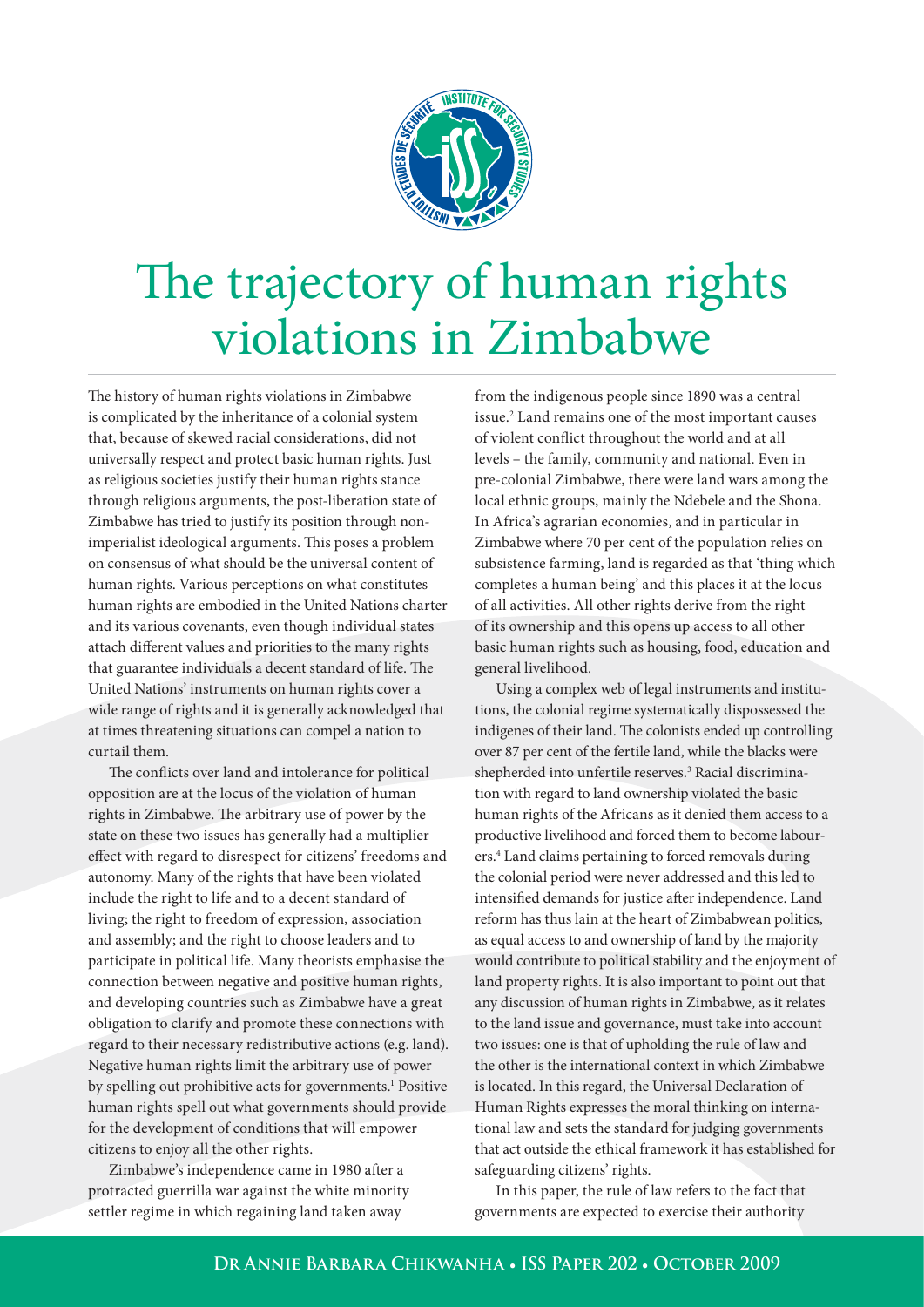in accordance with the written laws of the country. Whether the laws are unfair is irrelevant, but it matters that they were arrived at through an acceptable and legal process. This makes the rule of law a prerequisite for democracy and a fundamental principle for shaping human rights content.

In Africa and other regions, the collective good has usually taken precedence over the individual's rights and preferences

With positivists and natural law thinkers dominating the debate on the rule of law, it becomes important to concentrate rather on the quality of the rule of law in Zimbabwe – and the same can be said for many other countries in the region that share the same colonial legacy. Does Zimbabwe fulfil both requirements of the positivists? That is, does it make laws through a legal process and apply them indiscriminately, and does it have laws that are not contrary to the basic values intrinsic to human society that form and influence its laws and rules?

This paper analyses how the ruling party, the Zimbabwe African National Union – Patriotic Front, has utilised a critical resource, land, to justify the abuse and violation of its citizens' rights in its quest to maintain its hegemonic position in the post-colonial state of Zimbabwe. It also points to the importance of safeguarding human rights in states in transition. Zimbabwe committed itself to the International Bill of Human Rights, which covers three covenants: the International Covenant on Civil and Political Rights,<sup>5</sup> the International Covenant on Economic, Social and Cultural Rights<sup>6</sup> as well as the Universal Declaration of Human Rights<sup>7</sup> that was unanimously adopted by the United Nations General Assembly. The charters are not self-enforcing even though the United Nations Commission on Human Rights is mandated with monitoring the implementation of the provisions. Each country bears the responsibility for incorporating these guiding provisions into its policies. The simple act of joining the United Nations implies acceptance of its charter as well as the Universal Declaration of Human Rights. However, the present government of Zimbabwe has failed to live up to these pledges just like its predecessor, the Ian Smith government.

# **HUMAN RIGHTS – WESTERN OR UNIVERSAL VALUES?**

The June 1981 the African Charter on Human and Peoples' Rights attempted to draw a distinction between Western and African values and their implications of what constitutes human rights.<sup>8</sup> The charter has done this by referring to the values of African civilisation and historical traditions that should inspire and characterise conceptualisations of human rights and people's rights. This position is a response to the ongoing scholarly debate on the origin of human rights and, in particular, against the perceptions by some theorists that African culture has no contribution to make to the content of human rights.<sup>9</sup> Without disputing the universality of the Western conceptualisation of the term, cultural relativists do raise important arguments on the apparent 'universalism of culture' and its implications for the human rights debate. Mahmood Mamdani thus has a valid point when he states that human rights are a product of people's struggles against oppression.<sup>10</sup> This is important since the concept 'civilisation' was used by colonial regimes to deny Africans civil, political and property rights. The result of taking traditions into account is that African governments seem to define human rights as being community rather than individually based. In Africa and other regions, the collective good has usually taken precedence over the individual's rights and preferences.

# **HUMAN RIGHTS AND THE CHARACTER OF THE STATE**

The character of the colonial state is the starting point for understanding the violation of human rights in Zimbabwe. The post-colonial state has become just as discriminatory as the colonial state was. The colonial state evolved from the conquest of different chiefdoms in Rhodesia. The state started with the establishment of a town, Bulawayo, in the southern part of the country, and then finally the establishment of a capital, Harare (formerly Salisbury), in a more central region of the country. The chiefdoms were incorporated under one new authority through the use of a bureaucracy that reflected the former (British) imperial power's institutional patterns for its colonies. The colonial state established separate structures for the conquerors with the vanquished natives being ruled through a system of indirect rule in which local traditional authorities were separate parts of the governance structures.<sup>11</sup> Traditional authority was desired for its role in confining Africans to their ethnic collectives thus averting their attention from pursuing individual democratic and human rights. What some authors have described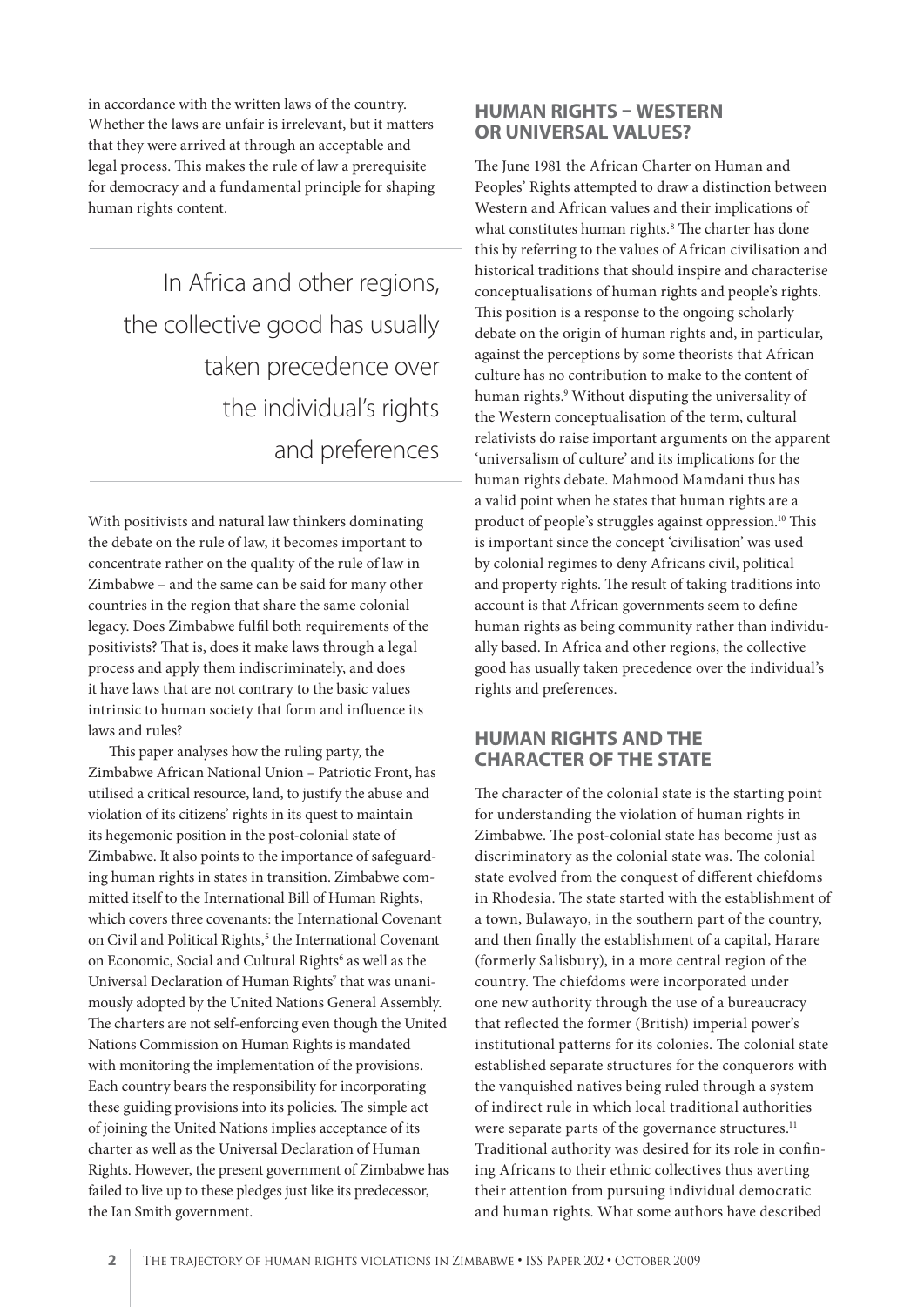as a 'systematic distrust of power' arose under this forced unification.<sup>12</sup>

Colonial policies placed many limitations on the development of a human rights culture on the continent. This was done through the denial of human rights and democracy to Africans. In addition to exploitation, the regime acted against the promotion and protection of human rights on the continent as a whole. The colonial regime defined the concept of citizenship in a way that exalted white supremacy and hegemony. Citizenship came to be defined as a privilege for the civilised man who then could enjoy all his civil rights, but for the so-called uncivilised native, political rights in particular were seriously and systematically denied. This categorisation and treatment was the root cause of all anti-colonial resistance and made Africans defiant from the very beginning. In concurrence with literature on the neo-patrimonial post-colonial African state, the only advantage for the African of the colonial state was its use for the pursuit of self-interest. It was rejected as an authoritatively imposed state that perpetuated racial differences. The colonial state became responsible for engendering social patterns that militated against the enjoyment of social, political and economic rights by Africans.

#### **THE COLONIAL RELIGION AND HUMAN RIGHTS**

After the colonisation of Zimbabwe in 1890 by the British South African Company, the colonisers immediately institutionalised a political economy that was anchored in the ideology of racism. This made racism the state 'religion' and the organising principle on which national resources were authoritatively allocated and authoritatively denied so that power and all socioeconomic resources were skewed in favour of the minority ruling white race.<sup>13</sup>

Colonialism was interested only in the physical maintenance of the African urban labour force, while denying these people any human rights of habitat. Institutional design equally centred on keeping the public service in white hands as evidenced by the 1931 Public Services Act, Chapter II, section 8 (I), which stated in very explicit terms that service in the public sector would not be open to any native or coloured person.

The 1961 constitution was the first in the country to provide for a controversial justiciable Bill of Rights. However, this Bill of Rights did not provide for the protection of some basic rights as espoused in international conventions. Furthermore, the state of emergency it allowed was abused across regimes, from the colonial to the independent, that is, from 1965 until 1990 when it was effectively suspended. Even further, the all-white

legislature in the period 1965 to 1979 was partisan and its interpretation of human rights provisions relating to the right to personal liberty was not uniform according to the analysis of some legal analysts.

Under Ian Smith's Unilateral Declaration of Independence (UDI) in 1965, the need to uphold the racist ideology resulted in an extraordinary emphasis on security by the colonial state and this resulted in the development of authoritarian administrative systems that were closely woven, centralised and hierarchical. The UDI period (1965–1979) was characterised by a brutal and intensified denial of basic human rights to the Africans, continued expropriation of their land and severe political repression that was upheld by the legal system. The excessive preoccupation with maintaining law and order exacerbated the denial and curtailment of basic freedoms for the black population.

As in apartheid South Africa, under UDI, segregation in all spheres of life was enforced and intensified as the nationalist threat rose. Zanu-PF and the Zimbabwe African Peoples' Union (Zapu) started an armed struggle against the colonial government shortly after UDI. The Smith government fought a violent civil war against the nationalist liberation forces that had located themselves in exile in several neighbouring countries. To cut off support for the liberation armies, the government forcibly moved rural people into 'keeps' – a concept similar to concentration camps where the occupants' movements were constantly under surveillance. Passes were issued to the people in a bid to account for their movements.

UDI made it possible for Ian Smith's government to ignore international conventions on human rights since Britain, the imperial power from which it had distanced itself, had ratified the conventions on behalf of its colonies. With Britain turning a blind eye to human rights abuse in the country, Smith's Rhodesia could ignore the expected extension and protection of basic human rights for the Africans with the full knowledge that it was not posing an international threat since self-determination was narrowly defined in terms of national interests. Despite Rhodesia being an illegal entity, Britain felt no legal obligation to press it to conform. This has led many analysts to denounce the hypocrisy of the West in generally sanctioning the abuse of human rights in Africa by white men and yet condemning such abuse by indigenous people in their own territory.

In the UDI era, a few individuals and organisations became champions for advocating the restoration of dignity to the Africans. Among these were the Catholic Commission for Justice and Peace (CCJP), which spoke out against the excesses of the Smith government and compiled a report on the civil war in Rhodesia. Another prominent human rights activist, Judith Todd, the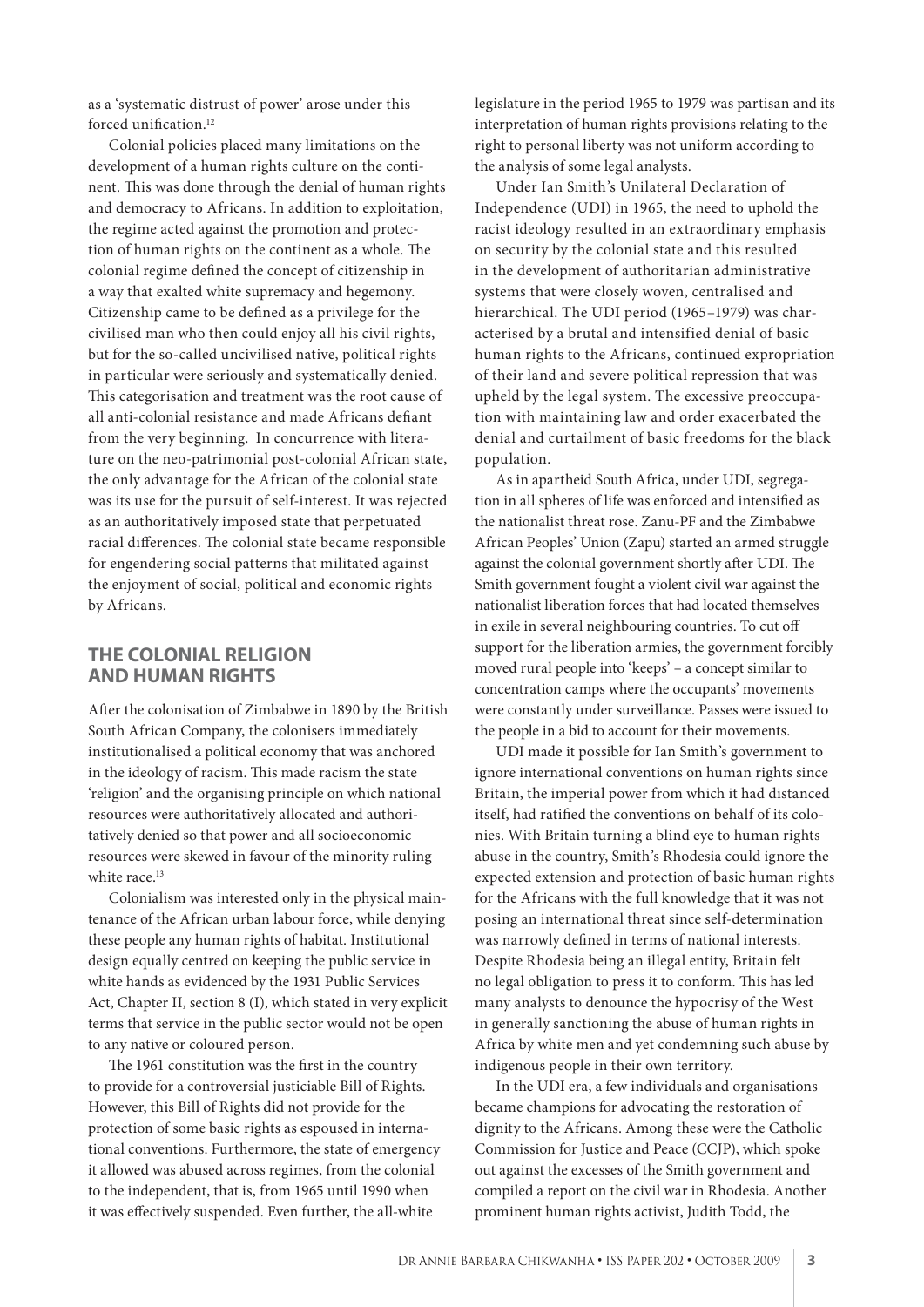daughter of the former prime minister Garfield Todd, was forced into exile for expressing liberal concerns over the plight of Africans.

## **LIBERATION WAR MOBILISATION AND HUMAN RIGHTS**

For the liberating forces, securing the backing of the masses during the guerrilla war resulted in the rampant disregard and disrespect for basic human rights even though the liberation war itself was defined in terms of the struggle for democracy and the achievement of human rights. Convincing civilians to support the war meant emphasising the colonial disrespect for basic human rights. Nationalist rhetoric mobilised the nation to concentrate on dismantling racial discrimination and neglected other types of discrimination. The Zanu-PF ideology of human rights was linked to the party's conception of democracy that was defined as majority rule by the liberators. The concern was clearly with national identity and not with human rights. All opposition was considered treacherous and loyalty to the liberators was crucial for survival.

Historians such as Terence Ranger and Jocelyn Alexander have documented the experiences of villagers in encounters with the liberators during the war in rural areas.<sup>14</sup> This situation initially resulted in the exaltation of guerrilla fighters, and civilians condoned their use of violence to achieve fundamental human rights for all Africans. Atrocities committed by the liberators were thus ignored in the aftermath of the war as having been justified in the collective pursuit of collective human rights.

## **BASIC HUMAN RIGHTS IN THE POST-COLONIAL WELFARE STATE**

On attaining independence, the government's immediate policies to correct racially based injustices have best been described as social-welfarist. The main target was to address issues of social equity by reducing income gaps between the racial divide and emphasising the alleviation of poverty. The immediate post-war period was clearly a time in which the new government experimented with its socialist ideas.

Rural development was a big success in terms of granting human rights to rural residents, who, for the first time, enjoyed access to public education and health. There was some significant restoration of dignity to the rural populace even though access to land rights remained elusive. As opposition to the new liberating government's authoritarian governance style increased, the country ceased to be a haven of respect for individual human rights the liberators had preached during the war, nor was it an example of where democracy was the only option.

# **POWER CONSOLIDATION, VIOLENCE AND HUMAN RIGHTS – THE GUKURAHUNDI MASSACRES**

The two parties that had fought against the colonial regime had different ideological inclinations and the dominant party, the Zanu-PF, had been adamant that the smaller party, the Zimbabwe African People's Union (Zapu), should come into its fold unconditionally. Problems with integrating the two liberation armies, the Zimbabwe African National Liberation Army (Zanla) and the Zimbabwe People's Liberation Army (Zipra), into the new national force were widespread throughout the country. As discrimination against Ndebele and Zipra soldiers increased, many desertions from the army made the government uneasy. The detention of the Zipra leadership without laying charges or bringing these people to trial for up to four years on allegations that they were supporting the insurgents confirmed the Zipra fears that Zanu-PF wanted to wipe them out. This led to a situation that the government described as an insurgency aiming to forcefully remove it from office.

In October 1980, prior to any civil unrest, an agreement was signed with North Korean president, Kim Il Sung, which allowed for the training of a militia force that Mugabe claimed he needed to deal with the disgruntled citizens. This was before problems started in Matebeleland. However, to contain the supposed insurgency in the southern part of the country, Matebeleland, the government massacred an estimated 7 000 civilians between 1980 and 1988. Another estimated 20 000 are still unaccounted for. The provisions of the Convention on the Prevention and Punishment of the Crime of Genocide did not deter the then new government.15 A report of these atrocities titled 'Breaking the silence, building true peace' was compiled from 1 000 witnesses by the CCJP and the Legal Resources Foundation. The report detailed how the Korean trained 5th Brigade or Gukurahundi – meaning the 'first rain that washes away the chaff before the spring rain' – created carnage among the Ndebele people who were accused of supporting the insurgents. The report provides disturbing evidence of how thousands of civilians were tortured, starved and murdered in public executions. Zapu lost all its property as the government confiscated it under the pretext that Zapu was preparing for a war against the new government.

To stop the massacres, Zapu eventually signed a peace accord, 'the Unity Accord', in December 1987 in which it was effectively dissolved into Zanu-PF. Three months later an amnesty was immediately extended to all alleged insurgents as well as to security forces who had committed atrocities during the period. However, the confiscated property was never returned to Zapu and President Mugabe's only response to the report was to castigate the authors for digging up the wrong historical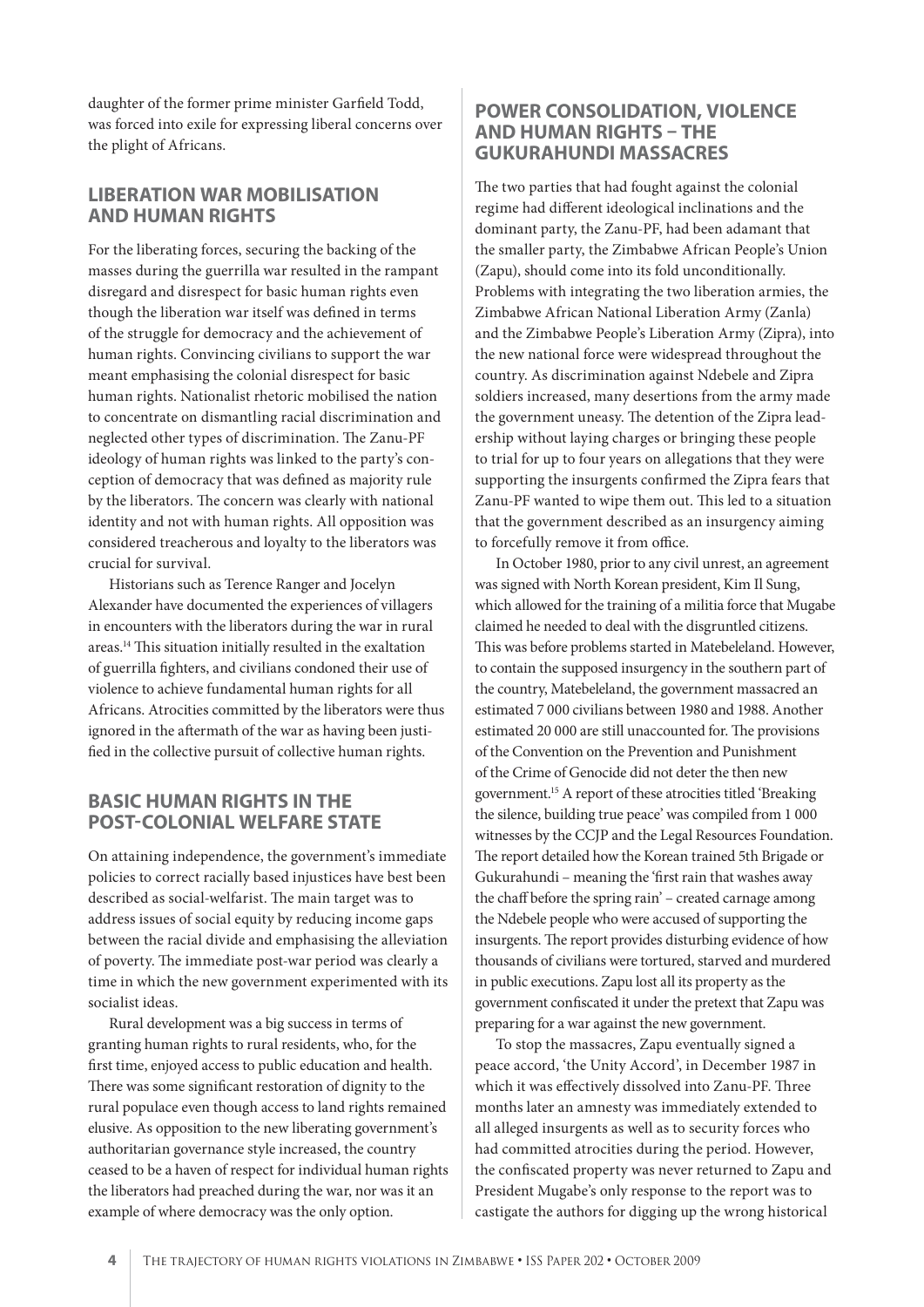facts which would disrupt the unity he had achieved and consequently wreck the peace. He refused to make a public apology or to compensate the relatives of the victims. Instead he insisted that the government had a legitimate right to use any method to contain insurgency. The Gukurahundi Massacres took place just before the president of Zimbabwe became the next chairman of the then Organisation of African Unity (now the African Union). His human rights records did not seem to affect the new role he was to assume.

# **THE FAST-TRACK LAND REFORM**

The fast-track land reform programme, which started in 2000, resulted in serious human rights violations and contributed to a breakdown in the rule of law in the country. The reforms that included taking over 4 500 commercial farms from white farmers and giving them to landless peasants were necessary, but the modus operandi caused more problems including discrimination in the reallocation process that further affected the citizens' enjoyment of equality of treatment. The provisions of the Convention on the Elimination of All Forms of Racial Discrimination were thus violated.<sup>16</sup>

Governments do have a legitimate basis for broadening access to property rights for the poor, the vulnerable and the marginalised

The farm seizures were often violent as landless citizens took it upon themselves to oust white commercial farmers from the fertile land the farmers now legally occupied. By failing to protect and uphold the rights of those affected by land dispossession and to end the violence associated with the invasions, the government created a situation that resulted in the erosion of the recognition of basic human rights, and which amounted to the government's neglect of its own policies as well as those of internationally recognised human rights agreements that generally cover the rights to property, life, dignity, freedom of movement, association and information. Article 20 of the African Union Charter on Human and People's Rights states that colonised or oppressed people shall have the right to free themselves from the bonds of domination by resorting to any means recognised by international law, and this the government of Mugabe interpreted as a way out of economic bondage to the imperialist owners of land in Zimbabwe.

The African Charter on Human and Peoples' Rights leaves room for corrective action through the following statement:

The right to property shall be guaranteed. It may only be encroached upon in the interest of the public's need or in the general interest of the community and in accordance with the provisions of appropriate laws.

The government of Zimbabwe has accommodated the above provisions by amending section 16A of its constitution to allow for the legal acquisition of agricultural land for resettlement. Its argument is that it is essential to correct the historical dispossession of land and to allow the indigenous people to reclaim their rights by regaining ownership of the land.

Article 14 of the Universal Declaration of Human Rights states that 'everyone has a right to own property alone as well as in association with others … no one shall be arbitrarily deprived of his property'.

Many constitutions safeguard property rights. The International Covenant on Economic, Social and Cultural Rights guarantees this under its article 11 where it guarantees rights to housing.<sup>17</sup> This principle implies that the right to own property is covered under international law as a basic human right.

Although property rights are protected under international law, contradictions inevitably arise owing to the need to take into account redistributive obligations of formerly colonised states in particular. Governments do have a legitimate basis for broadening access to property rights for the poor, the vulnerable and the marginalised. This allows for the fulfilment of their obligations to promote and secure the rights for all to internationally guaranteed human rights.

Discrimination in the land allocation process has led to a demand for safeguards that will ensure that land distribution is equalised and does not violate the basic human rights of those who are opposed to the ruling party, Zanu-PF. However, ruling party affiliation has become the criterion for accessing land rights under the fast-track land reform programme, with many reports on human rights documenting this unfair practice in the land redistribution process. Women too have failed to benefit from the allocation process as they have continued to be defined as minors in the rural areas. In principle, section 23 of the constitution protects them, but administratively, and under customary law, the law does not protect them from non-discrimination, a situation that has left them with uncertainty in regard to enjoying full citizenship rights.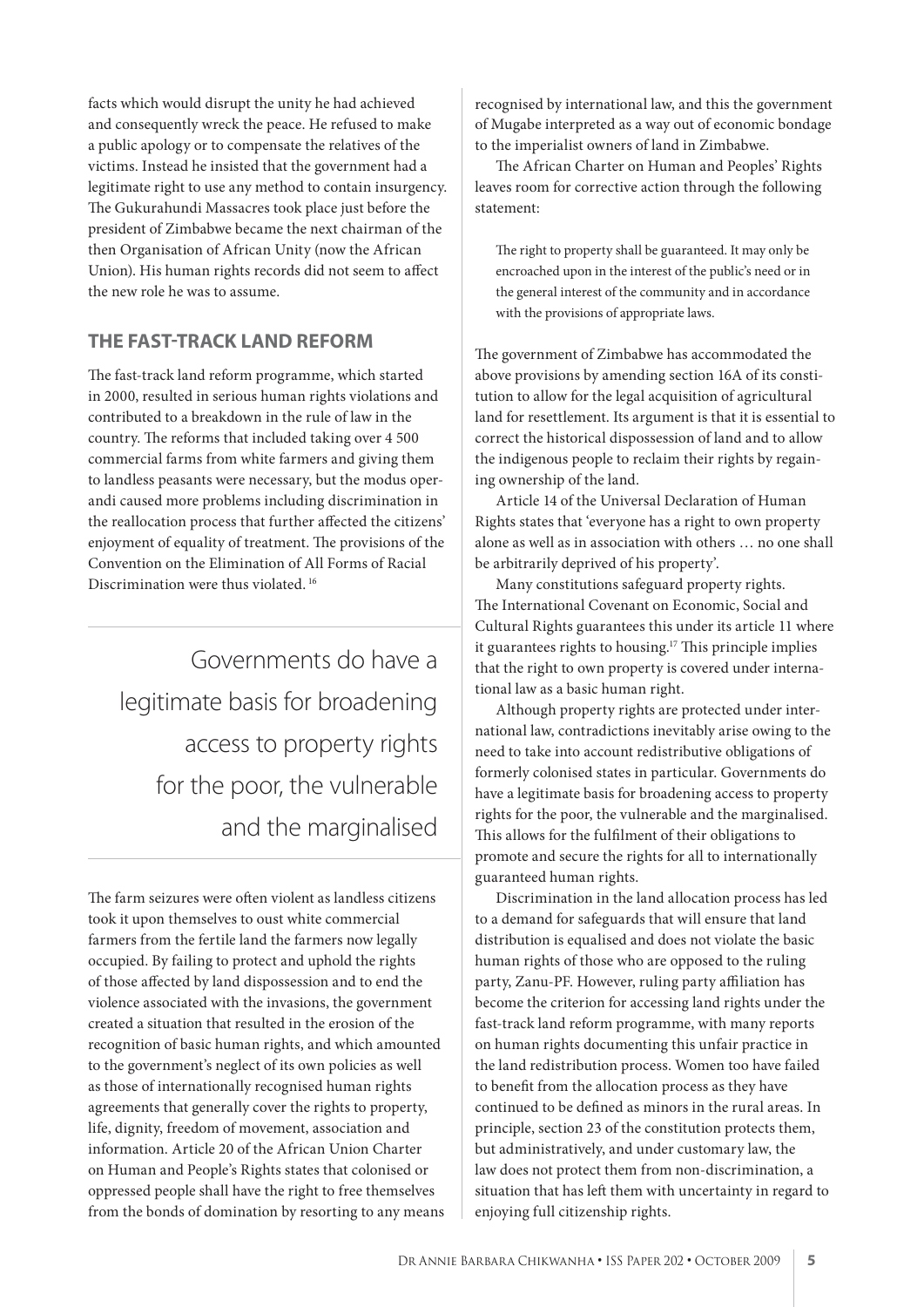In particular, this situation has worsened the plight of widows, who are yet to benefit fully from the protection promised by the Convention on the Elimination of All Forms of Discrimination Against Women.<sup>18</sup> Women married under customary law are still discriminated against with regard to inheritance after the death of a husband as male siblings and offspring still take precedence over the widow. Contradictions are evident in that the Administration of Estates Amendment Act makes inheritance more favourable to women even though the constitution still allows discrimination under customary law.

Zimbabwe is a signatory to many international best practice conventions on elections and the role of the free media

The harassment and assault of farm owners and their workers during the land seizures was extended to the sympathisers of the main opposition party, the Movement for Democratic Change (MDC). Human Rights Watch has witnessed and recorded many incidents of assault and collected many testimonies of such evidence.<sup>19</sup> The police failed to act in most reported incidences of abuse and the president extended amnesty to all politically motivated assaults and crimes prior to each election campaign. Although the constitution prohibits torture, inhuman and degrading punishment, the security forces have consistently been accused of using excessive force in apprehending and detaining suspected opposition members as well criminals. Members of the opposition are denied fair public trials.

The Supreme Court ruled against the fast-track land reform programme stating that it was unconstitutional since it violated equal rights to protection, non-discrimination and due process. The government responded by interfering with judicial independence and forcing judges opposed to the exercise to resign from the bench. The constitution does provide for an independent judiciary, but since 2001 it has come under pressure to conform to government policies and the government has openly and repeatedly refused to abide by judicial decisions that are not in its favour. In a public speech in July 2002, the president remarked, 'If judges are not objective, don't blame us when we defy them.' This despite Zimbabwe, then a Commonwealth member, agreeing in the 1991 Harare Declaration to maintain and strengthen the

independence of the judiciary in recognition of its being a fundamental requisite for political stability.

#### **POST-LIBERATION WAR OPPOSITION**

The new government's human rights record has remained poor as it has continued to use legal provisions and institutions to commit serious abuses against any political opposition. The Zimbabwe government has used all legal instruments at its disposal to entrench its hegemonic position. It has also demonstrated a deliberate unwillingness to comply with its own laws as well as with international obligations it entered into willingly.

Since 2000, the quest for the maintenance of this hegemonic position has resulted in the deliberate and systematic destruction of the economic base of the country. This started with the payment of the Z\$50 000 gratuities demanded by war veterans in 1999 as a payment for services related to liberating the country in 1980, 19 years after the event. Owing to a lack of education, many of them had lived as paupers after the war ended as they had failed to integrate successfully into civilian life. These gratuity payments caused the Zimbabwe dollar to plummet against the American dollar, the major international trading currency, and since then the situation has spiralled out of control. After the public rejected the government-sponsored proposed draft constitution in February 2000, the government sat back and watched the war veterans lead civilians in seizing land from white commercial farmers under the guise that this was an expected reaction since the rejected constitution would have addressed the long-overdue land redistribution exercise.

## **INFORMATION AND EXPRESSION RIGHTS**

The Universal Declaration of Human Rights, article 19, states that everyone has the right to freedom of opinion and expression which includes the freedom to hold opinions without interference and to seek, receive and impart information and ideas through any media regardless of frontiers. In Zimbabwe, freedom of speech and association is limited in the interest of public order, state economic interests and state security.

In 1989, the government made a move to restrict academic freedom through the University of Zimbabwe Amendment Act. The National Council for Higher Education further subjected universities to government influence by taking responsibility for senior appointments at all public universities. The private press was banned in 2002 through the Access to Information and the Protection of Privacy Act that controls every aspect of the media. It also requires journalists to get accreditation and demands that media companies pay exorbitant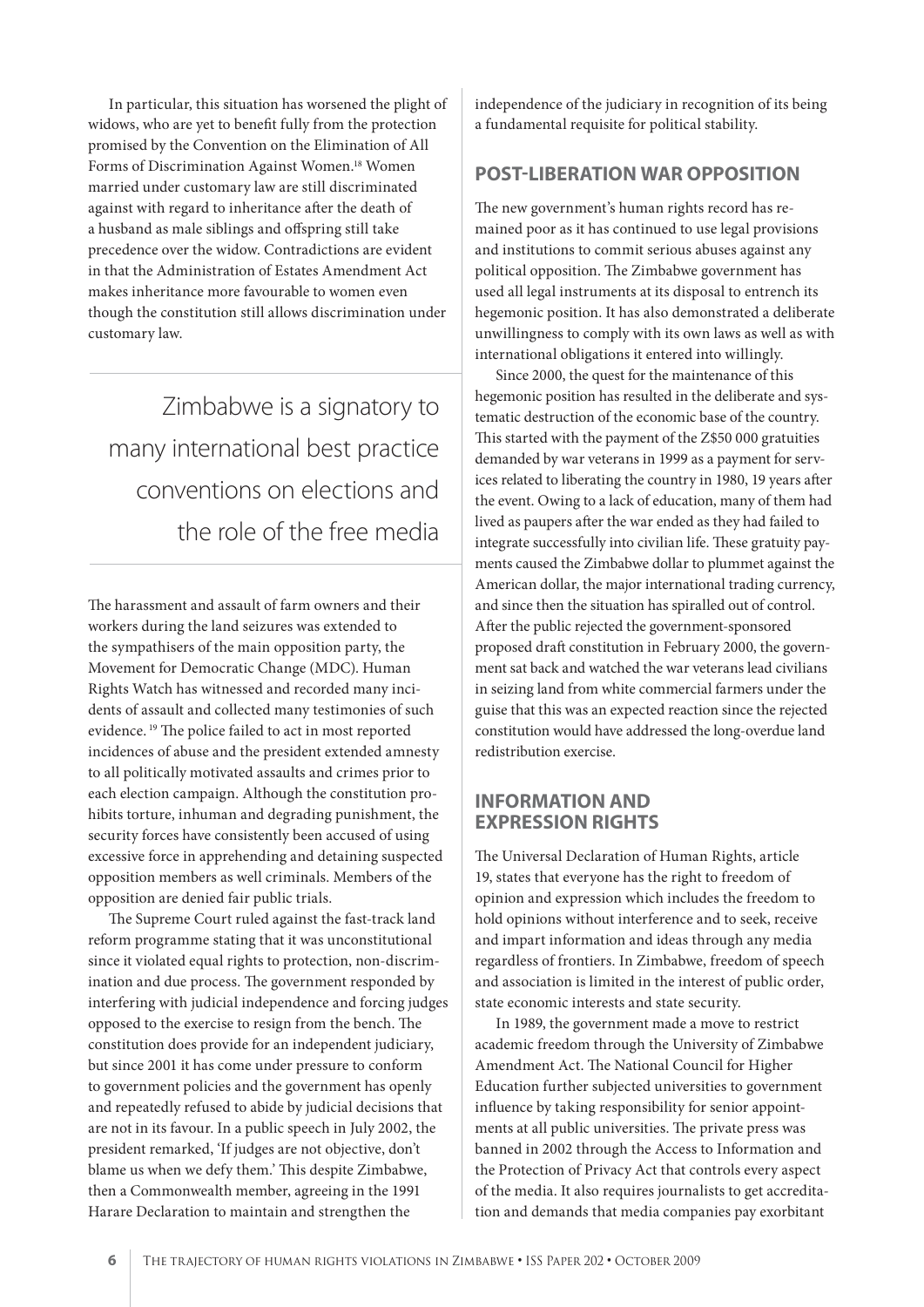application fees to operate in the country. Both local and foreign journalists have been arrested in the country for writing articles that were considered inflammatory and inciting public unrest. A few foreign journalists were deported for allegedly undermining the government's work. This leaves the government as the dominant player in the print media with its two main daily newspapers, *The Herald* and *The Chronicle*.

In addition, deliberate interference in and violation of privacy started in 2000 when the government enacted a law that allowed it to monitor and intercept private communication between citizens via emails leaving and entering the country. Furthermore, through the Zimbabwe Broadcasting Corporation, the government also controls the electronic media, especially domestic radio broadcasting.

Erosion of basic human rights has produced new personalities and institutions that have arisen either to draw attention to the abuses and violations

The Public Order and Security Act (POSA) restricts individuals' freedom of assembly by requiring all organisers of public gatherings to seek police permits seven days prior to such an event.<sup>20</sup> Failure to do so results in criminal prosecution as well as civil liability. This controversial bill was enacted to replace the inherited colonial Law and Order Maintenance Act. After parliament and the parliamentary legal committee had passed a revised version that did not violate many international treaties and covenants to which Zimbabwe is party, the president refused to sign the bill into law stating his preference for the colonial Law and Order Maintenance Act that gave him unbridled powers. The Supreme Court, in a bid to protect basic rights, continued to find many of the POSA provisions unconstitutional forcing the Act to be repeatedly revised.

In a bid to prevent voluntary organisations from building capacity, especially through civic education programmes that would inform people of their rights, the Private Voluntary Organisations Act demanded the registration of all voluntary organisations. Since 2002, non-governmental organisations (NGOs) have been required to register with the Ministry of Public Service, Labour and Social Welfare. Prior to this development,

organisations were free of governmental interference as long as their activities were viewed as non-political. Owing to what the government terms external interference through aid agencies, it has been working on a new NGO bill since early 2004. Its aim is to outlaw any humanitarian assistance from sources perceived as hostile to the government.

# **FREEDOM OF CHOICE**

Zimbabwe is a signatory to many international best practice conventions on elections and the role of the free media. However, neither the constitution nor the electoral laws of the country guarantee this basic right. Throughout independent Zimbabwe's 25-year history, nothing much has changed with regard to violence associated with elections. Most of the violence has been directed at the opposition by the ruling party, Zanu-PF. Political violations of civil, social and economic rights escalated in the period 2000–2005. Although the government adopted the Southern African Development Community (SADC) Parliamentary Forum's Norms and Standards for conducting elections, the commitment is yet to be put into practice as manipulation takes place in all ways – from disenfranchising voters to administrative inadequacies.<sup>21</sup>

During the 2002 elections, Human Rights Watch collected evidence of a total of 25 889 violations of human rights: 11 855 of these were associated with political intimidation, 5 263 pertained to political discrimination, 5 212 affected the right to vote and 503 were property related, either the destruction or seizure of property. 22 Throughout Zimbabwe's electoral history, every postelection period has been characterised by the destruction of homes of known opposition members especially in low-income residential areas. During the 2000 and 2002 elections, some schools in rural areas were closed because of the political violence during the election campaigning period.

## **CONSTITUTIONAL REFORMS AND HUMAN RIGHTS**

The new government's constitution had two main clauses that were designed to cater for the minority white citizens. These were the 20 parliamentary seats reserved for white Zimbabweans and the restrictive property clause that limited land distribution. Many multiparty democracies have such in-built mechanisms to protect minority rights. However, from the outset, the Lancaster House Constitution, which ended the liberation war in 1979, was viewed locally as a legal fraud that militated against the achievement of redistribution goals. Constitutional reviews instigated in the immediate aftermath of the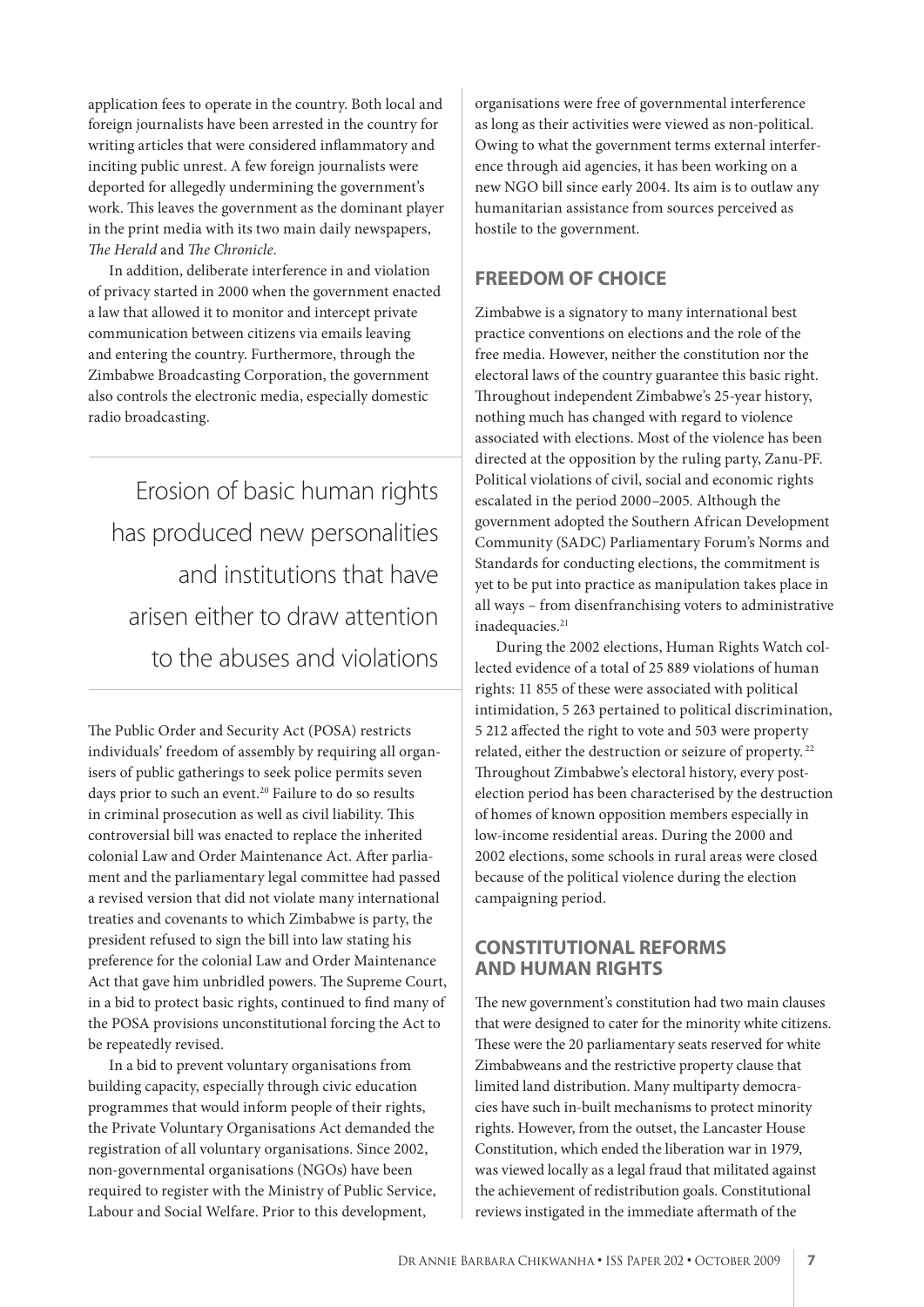process called for the building of a strong state that would realise expropriation capacity to acquire land as the asset that would be redistributed to the majority. By 1998, the constitution had been amended 15 times and the net effect was the entrenchment of the ruling party. Many of the amendments gave the incumbent president power to thwart any opposition to his rule. Under the presidential powers (Temporary Measures Act 1986), the president can make regulations for urgent matters such as he considers essential to deal with a situation. Reducing and limiting these presidential powers has been one of the reasons cited for the need for a new constitution.

In response to the above, the National Constitutional Assembly was founded in May 1997 by a group of civic organisations that pressed for publicly debated constitutional reforms that would recognise and respect human rights. The group has experienced disruptions in all its attempts to express demands for a new constitution that would reflect the values and aspirations of Zimbabweans. Whenever this organisation seeks permission to hold demonstrations, the police cordon off the entire city to prevent any marchers from entering it.

## **INTERNAL DISPLACEMENT**

Since February 2002, land reforms have resulted in the internal displacement of many citizens. The first group to be affected was the farm workers who became the largest group of victims and casualties of the rushed land reform programme. The United Nations Development Programme estimates that half a million farm workers have been displaced. Many of these people are descendents of colonial era migrant workers and have undefined citizenship status owing to the poor registering of births and record keeping by the bureaucracy.

A challenge for future generations in the country is changing the mindset of the current generation of youth who have witnessed the disrespect for human rights

Another act that resulted in the displacement of low-income citizens was the 2004 government city clean-up campaign that was code named 'Operation Murambatsvina' – clean-up.<sup>23</sup> The clean-up resulted in the destruction of houses the construction of which had not been authorised

by the municipalities, as well as the removal of all street vendors and flea markets. The informal sector and markets were destroyed instantly as all makeshift premises were deemed untidy and were alleged to be harbouring criminals. An estimated 250 000 urban dwellers were displaced by these operations in the middle of the winter in 2004. The loss of earnings as a result of the destruction of venues of productive ventures led to a dramatic fall in living standards for the displaced. This adversely affected their satisfaction of economic, social and cultural rights which is needed for the enjoyment of civil and political rights. The African Charter on Human and People's Rights recognises the right to development and that civil and political rights cannot be dissociated from economic, social and political rights.

In another attempt to minimise support for the real threat posed by the opposition party, the MDC, the government sought to deny citizens of foreign origin the right to vote. It simply ordered all those with either dual citizenship or without the necessary papers either to renounce their other citizenship or to leave the country. This again forced some citizens to seek citizenship in their countries of ancestral origin. Many acquired Malawian, South African and Mozambican citizenship.

# **GROUPS PROMOTING HUMAN RIGHTS IN ZIMBABWE**

The increased erosion of basic human rights has produced new personalities and institutions that have arisen either to draw attention to the abuses and violations, to assist with humanitarian needs or to document the abuses. An Anglican clergyman, Pius Ncube, who has faced death threats often, was given the Human Rights Award for being an outspoken critic of the Mugabe government's violation of human rights since 2000. Ncube demanded that the government stop offering food for votes and hence the deliberate starvation of citizens who did not follow the ruling party. This earned him the support of a multidenominational church coalition that has became committed to resolving the crisis. He also campaigned against the torture and rape perpetrated by members of the ruling party's youth militia that are trained in the National Youth Service Training Programme which was started in 2001. The government argues that the aim of its re-education centres is to reorient the youths' values and make them more patriotic.

The National Youth Service Training Programme has, however, worsened the problem of child labour, with the National Child Labour Survey estimating that 25 per cent of the children aged between 12 and 15 in the country are victims of this practice. Many children work as domestics, car guards and street vendors. The government contributed to an escalation of this problem with its compulsory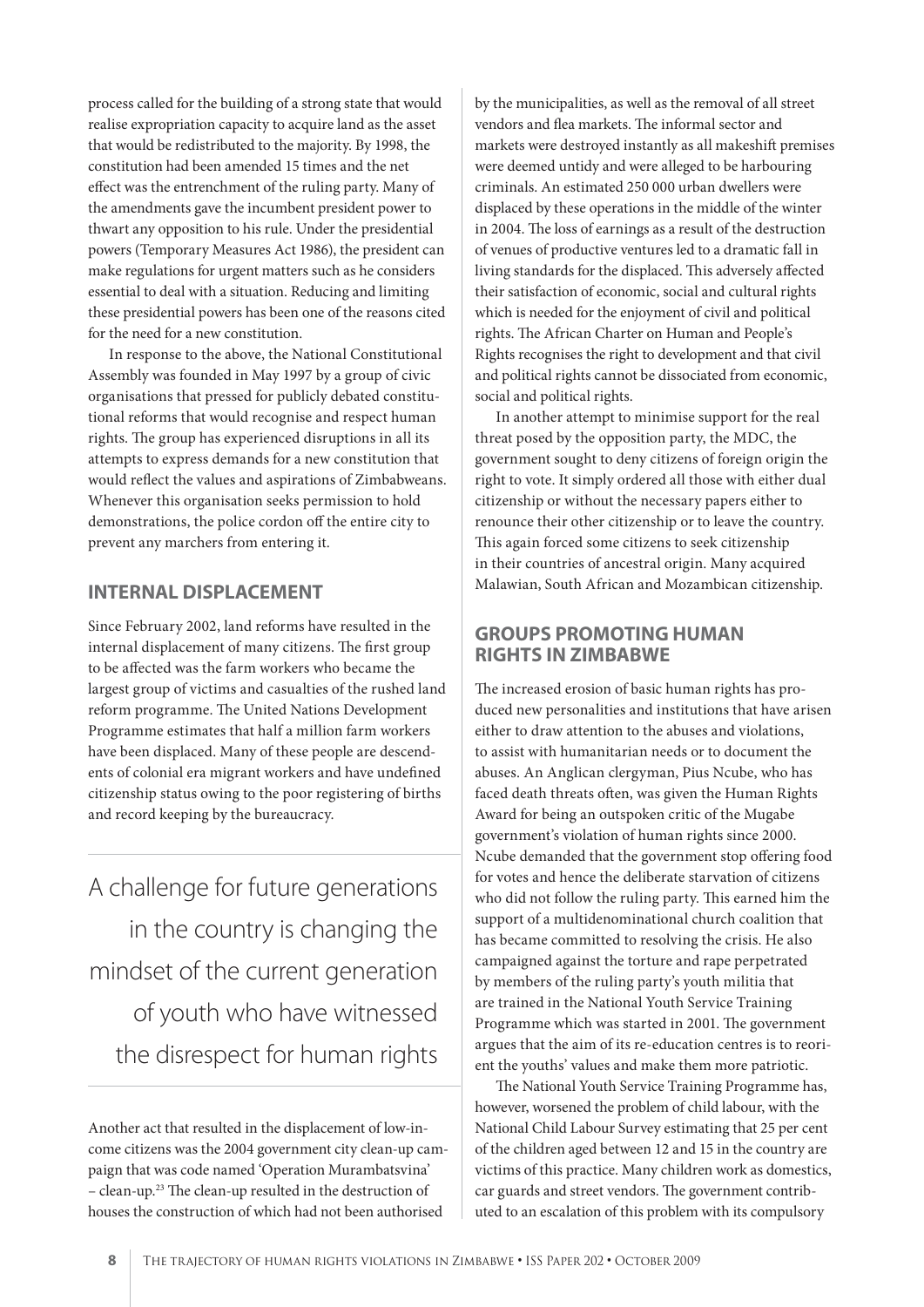youth service requirement which was supposed to produce patriotic youths imbued with national pride, full of the liberation struggle history and with some basic development skills. However, reports from human rights groups state that these camps have produced ruling party loyalists with paramilitary skills that are still being used to suppress the opposition. An estimated 1 000 girls were reported to have been interned as sex servants for the commanders. This is in direct contradiction to the provisions of the Conventions on the Rights of the Child.24

Religious leaders have routinely played their part in condemning the human rights violations and abuses. The following groups have all spoken out against the government's excesses and have all issued pastoral letters calling for the eradication of political violence: the National Pastors Conference, the Evangelical Fellowship of Zimbabwe, the Jesuit Fathers and Brothers, the Catholic Bishops' Conference and the Zimbabwe Council of Churches, the Catholics, Baptists, and Methodists.

The CCJP, a commission of the Zimbabwe Catholic bishops affiliated to the Pontifical Commission for Justice and Peace in Rome and to other commissions in other countries, has continued to act across regimes, the colonial and post-colonial, as a watchdog against the erosion of human rights.

Efforts to press the government into respecting human rights and upholding the rule of law have been exerted by different international actors

Many civil society groups came together on 8 December 2004 as the African Civil Society Consultation on Zimbabwe to put regional pressure on the Zimbabwean government that would result in an improvement in the protection of basic human rights by that government.

All the human rights groups in Zimbabwe are designed to deal with various aspects of the human rights violations in the country. The Amani Trust, the CCJP, the Legal Resources Foundation, the Media Institute for Southern Africa and the Musasa Project have all reported incidences of politically motivated rape. The Solidarity Peace Trust reported growing evidence of systematic rapes at the National Youth Service Camps that emerged in the aftermath of the land invasion. The National Alliance of Non-governmental Organisations,

the National Constitutional Assembly, Transparency International – Zimbabwe, Women and Law in Southern Africa, Women in Law and Development in Africa, the Zimbabwe Electoral Support Network and the Zimbabwe Human Rights NGO Forum have consistently led in the coordination of reports on human rights violations and abuses. Zimbabwe Lawyers for Human Rights, the Zimbabwe Liberators Platform, the Zimbabwe Union of Journalists, the Zimbabwe Women Lawyers Association, the Zimbabwe Civic Education Trust and Zimrights have all spoken out against the violations and mobilised resources to fight the government legally.

## **THE INTERNATIONAL RESPONSE TO HUMAN RIGHTS VIOLATIONS IN ZIMBABWE**

Many studies have demonstrated that internationally recognised important norms have been playing an increasing role in orienting state behaviour in key areas such as trade, security, the environment and human rights. Many of these norms are incorporated into bilateral or multilateral agreements. Efforts to press the government into respecting human rights and upholding the rule of law have been exerted by different international actors.

Throughout the world reputation has become a major driving force in urging compliance with human rights. Many former communist states in Europe have bent over backwards to improve their human rights records in order to qualify for European Union membership. Muammar Qaddafi of Libya announced some reconciliatory measures in a bid to improve relations with the West. However, suggestions that a state will comply with international human rights standards when its reputation is at stake do not seem to work for Zimbabwe, let alone for much of Africa. Nor has regional pressure from organisations to which the country belongs yielded any positive results with regard to preventing human rights abuses, while the poor enforcement capacity of regional organisations is also a factor.

Using conditionalities for cooperation under the Cotonou Agreement, article 17, the European Union imposed a travel ban and some sanctions on Zimbabwe's leadership because of the violations of human rights and bad governance with regard to politically related violence, farm seizures, a partisan judiciary and flawed electoral processes.

The Commonwealth Foreign Ministers' Communique of the 6 September 2001 recognised the need for land redistribution and how this is intertwined with all other issues such as the rule of law, human rights, democracy and the economy. It called for a fair land reform programme that would be in line with the constitution as a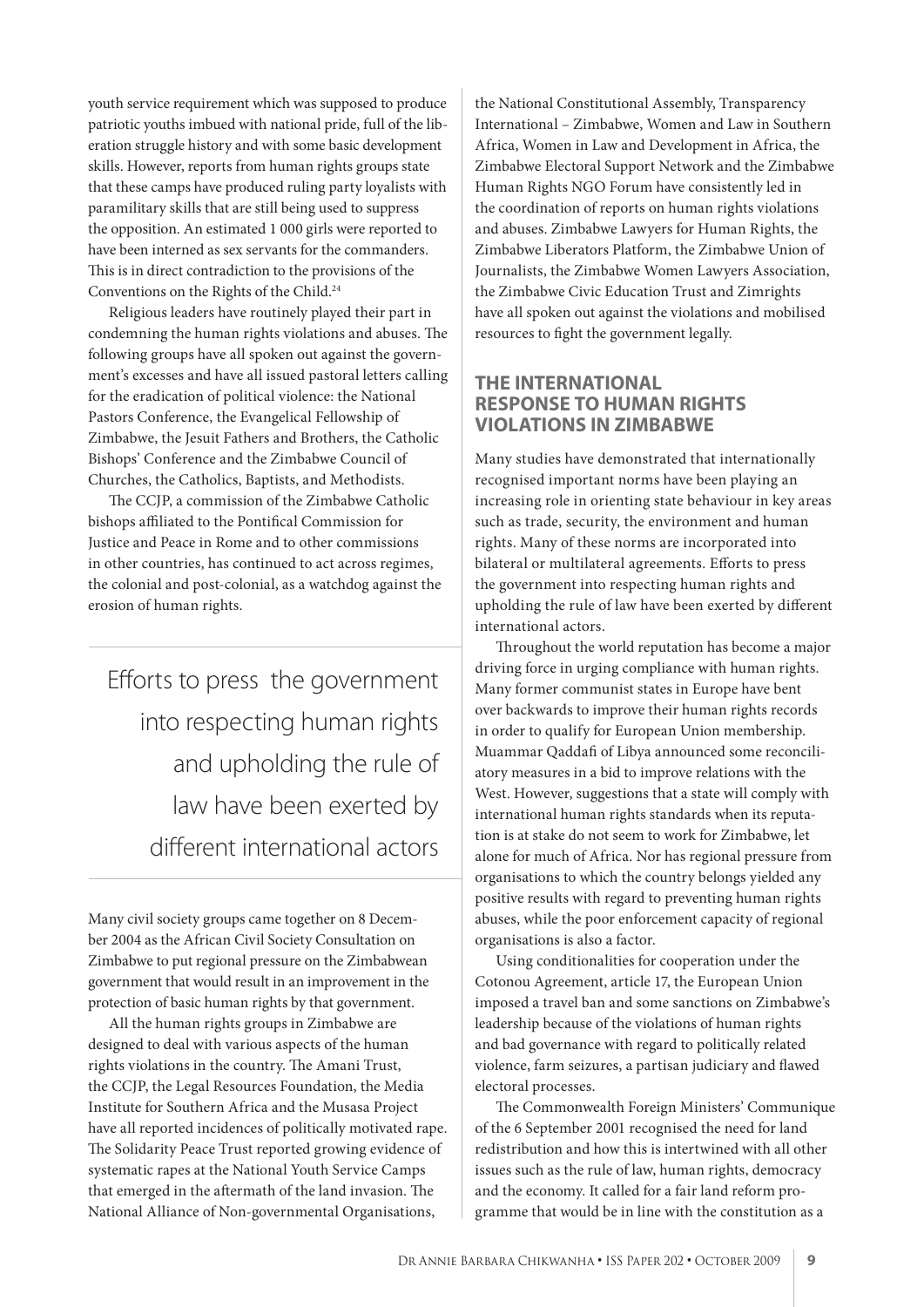partial answer to the human rights crisis in the country. The Zimbabwe government's failure to adhere to good governance, however, eventually led it to withdraw from the Commonwealth.

The United Nations' Commission for Human Rights supported the United Nations Secretary General, Kofi Annan's comments that the country needed to restore basic human rights that had been affected by political violence and disrespect for the rule of law.

SADC expressed concern at the economic crisis in the country and emphasised the need to commit to free and fair elections. Free and fair elections have been peddled as the panacea for many of Africa's governance ailments by aid agencies and bilateral agreements.

Amnesty International, concerned about the reports of systematic political beatings and killings, forced evictions and arbitrary arrests, appealed to the European Union and the Commonwealth Ministerial Action Group in 2001 to use their clout to press the Zimbabwe government into complying with human rights treaties to which it was a signatory. It again called on the United Nations Commission for Human Right to undertake a thorough investigation into the violations of human rights by the government.

In 2001 in Nigerian, the government of Zimbabwe signed the Abuja Agreement<sup>25</sup> where it pledged to: 'protect and promote the fundamental political values of the Commonwealth as elaborated in the Harare Declaration'.

The Zimbabwe government has failed thoughout to honour this pledge.

#### **CONCLUSION**

The disregard for human rights in Zimbabwe sends signals to the rest of the world that countries in transition are the most vulnerable states as they can easily regress in upholding and adhering to universal norms and standards. Zimbabwe continues to demonstrate how, despite being legal, governments can become tyrannical through the use of draconian laws.

As evidenced by the plethora of civic groups working in the area of human rights in the country, the citizens of Zimbabwe have come to realise the value of political commitment as the solution to respecting and honouring human rights and this must not be lost to future governments. Another implication is that the protection of human rights is essential for the development and prosperity of the nation especially where the fostering of human capital faces many challenges. The economic regression that has occurred in Zimbabwe as a result of an unlawful land reform programme and the denial of political space for opposition groups has contributed to a massive brain drain.

Another area that poses a challenge for future generations in the country is changing the mindset of the current generation of youth who have witnessed the disrespect for human rights under Zanu-PF rule. An educational curriculum that emphasises the value of respecting human rights would go a long way to instilling positive values with regard to safe guarding respect for human dignity.

#### **NOTES**

- 1 See Tibor R. Machan, The perils of positive rights, April 2001. http://www.fee.org/pdf/the-freeman/machan0401.pdf (accessed 15 June 2009).
- 2 Terence Ranger, *The historical dimensions of democracy and human rights in Zimbabwe: nationalism, democracy and human rights,* vol 2, Harare: University of Zimbabwe Publications, 2003.
- 3 See R Palmer , Land and racial discrimination in Rhodesia, Berkeley: University of California, 1977.
- 4 Sam Moyo, *The land question in Zimbabwe*, Harare: Jongwe Press, 1987.
- 5 The International Covenant on Civil and Political Rights (ICCPR) is a United Nations treaty based on the Universal Declaration of Human Rights, created on 16 December 1966 and entered into force on 23 March 1976. International Covenant on Civil and Political Rights, G.A. res. 2200A (XXI), 21 U.N. GAOR Supp. (No. 16) at 52, U.N. Doc. A/6316 (1966), 999 U.N.T.S. 171, entered into force 23 March, 1976.
- 6 International Convention on the Elimination of All Forms of Racial Discrimination adopted and opened for signature and ratification by General Assembly resolution 2106 (XX) of 21 December 1965 and entered into force 4 January 1969, in accordance with Article 19.
- 7 The Universal Declaration of Human Rights (UDHR) is a declaration adopted by the United Nations General Assembly (10 December 1948 at the Palais de Chaillot, Paris). The Declaration arose directly from the experience of the Second World War and represents the first global expression of rights to which all human beings are respectfully entitled. It consists of 30 articles which have been elaborated in subsequent international treaties, regional human rights instruments, national constitutions and laws.
- 8 African Charter on Human and People's Rights, OAU doc CAB/LEG/67/3 Rev 5, 1981.
- 9 Issa G. Shivji, *The concept of human rights in Africa*, London: Council for the Development of Economic and Social Research in Africa (CODRESIA Book Series), 1989.
- 10 Mahmood Mamdani, *Citizen and subject*, New Jersey: Princeton University Press, 1996.
- 11 E Masunungure, Zimbabwe's political culture, Unpublished Ford Foundation research paper on democratic governance in Zimbabwe, Department of Political and Administrative Studies, University of Zimbabwe, 1998.
- 12 Mamdani, *Citizen and subject.*
- 13 E Masunungure (1998) uses the concept of 'religion' to illustrate the systematic denial of rights to Africans during colonial rule.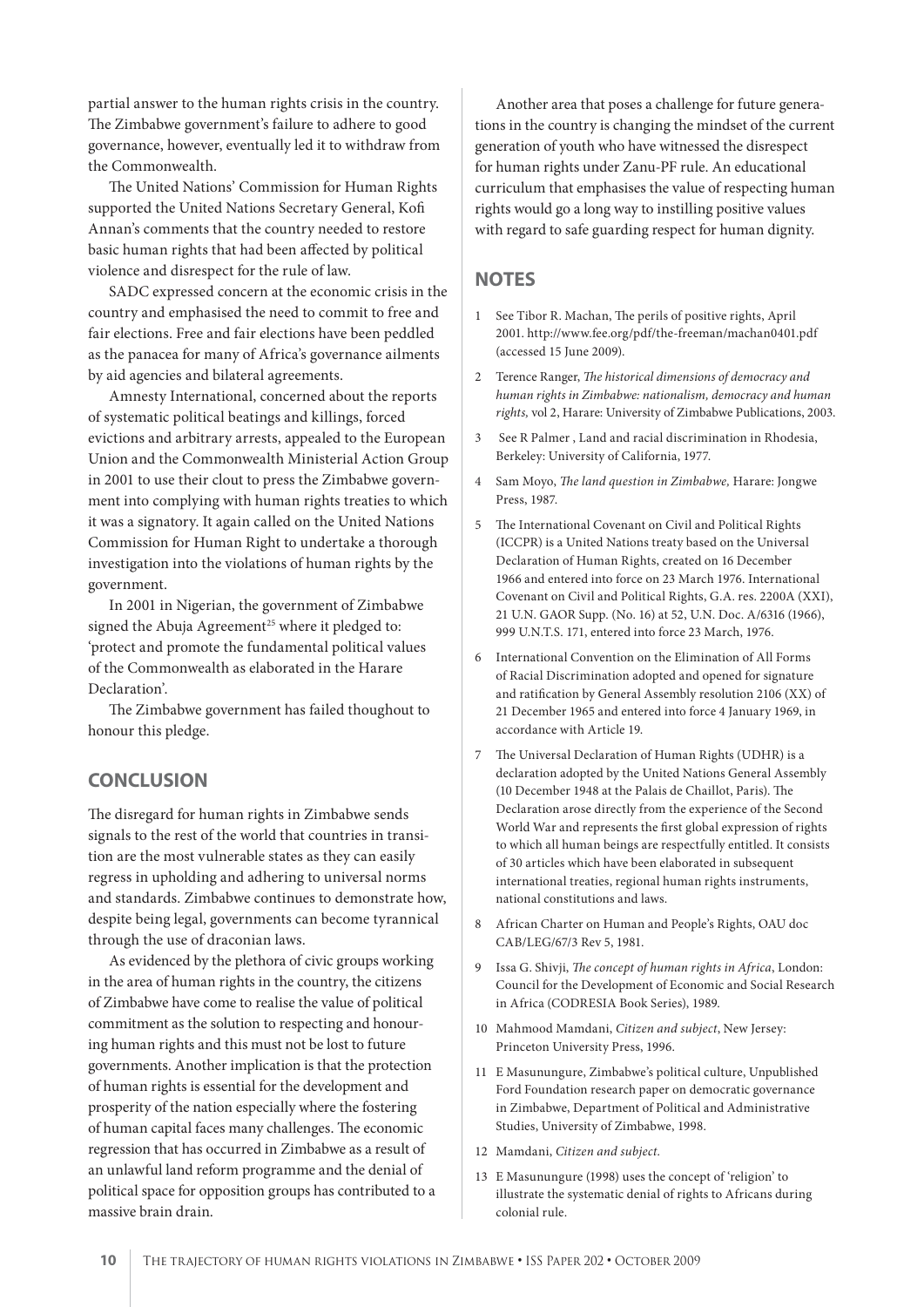- 14 See J Alexander, Things fall apart, the centre can hold: processes of post-war political change in Zimbabwe's rural areas, in T Ranger and N Bhebhe (eds), *Society in Zimbabwe's liberation war,* vol 2, Harare: University of Zimbabwe Publications, 1995.
- 15 Catholic Commission for Justice and Peace and the Legal Resources Foundation, Breaking the silence, building true peace. A report on the disturbances in Matebeleland and Midlands 1980–1989, http//www.sokwanele.com/BTS.pdf (accessed 5 January 2006).
- 16 International Convention on the Elimination of All Forms of Racial Discrimination adopted and opened for signature and ratification by General Assembly resolution 2106 (XX) of 21 December 1965. Entered into force 4 January 1969, in accordance with Article 19.
- 17 See the International Covenant on Economic, Social and Cultural Rights (G.A. res. 2200A (XXI), 21 U.N.GAOR Supp (No. 16) at 49, U.N. Doc. A/6316 (1966), 993 U.N.T.S. 3, entered into force 3 January 1976)
- 18 The Convention on the Elimination of all Forms of Discrimination against Women (CEDAW) is an international convention adopted in 1979 by the United Nations General Assembly. Described as an international bill of rights for women, it came into force on 3 September 1981. Several countries have ratified the Convention subject to certain declarations, reservations and objections. The United States is the only developed nation that has not ratified the CEDAW.
- 19 Human Rights Watch, Fairness of Zimbabwe elections compromised, March 2008, and Bullets for each of you, 19 June 2008, http://www.hrw.org/en/node/40483/section/5 (accessed 15 May 2009).
- 20 The Public Order and Security Act (POSA) is a piece of legislation introduced in Zimbabwe in 2002 by the Zanu-PFdominated parliament. The Act was amended in 2007 and gives untold powers to the police, the Zimbabwe Republic Police. It is thus viewed as an Act that helped Robert Mugabe consolidate his power.
- 21 The report setting norms and standards for elections in the SADC region was adopted by the SADC Parliamentary Forum Plenary Assembly in March 2001.
- 22 The Convention on the Elimination of all Forms of Discrimination against Women (CEDAW) is an international convention adopted in 1979 by the United Nations General Assembly. Described as an international bill of rights for women, it came into force on 3 September 1981. Several countries have ratified the Convention subject to certain declarations, reservations and objections. The United States is the only developed nation that has not ratified the CEDAW.
- 23 Human Rights Watch, Zimbabwe: evicted and forsaken internally displaced persons in the aftermath of Operation Murambatsvina 17(16(A)), December 2005. {As above: author to supply publication detail.]
- 24 See Convention on the Rights of the Child, adopted and opened for signature, ratification and accession by General Assembly resolution 44/25 of 20 November 1989. Entered into force 2 September 1990, in accordance with article 49.
- 25 Human Rights NGO Forum (Hrforumzim), Zimbabwe, the Abuja Agreement and Commonwealth principles: Compliance or disregard?' September 2003. The government of Zimbabwe signed the Abuja Agreement on Zimbabwe in Abuja, Nigeria on 6 September 2001 and committed itself to ending the occupation of white-owned farms and return the country to the rule of law, in return for financial assistance.